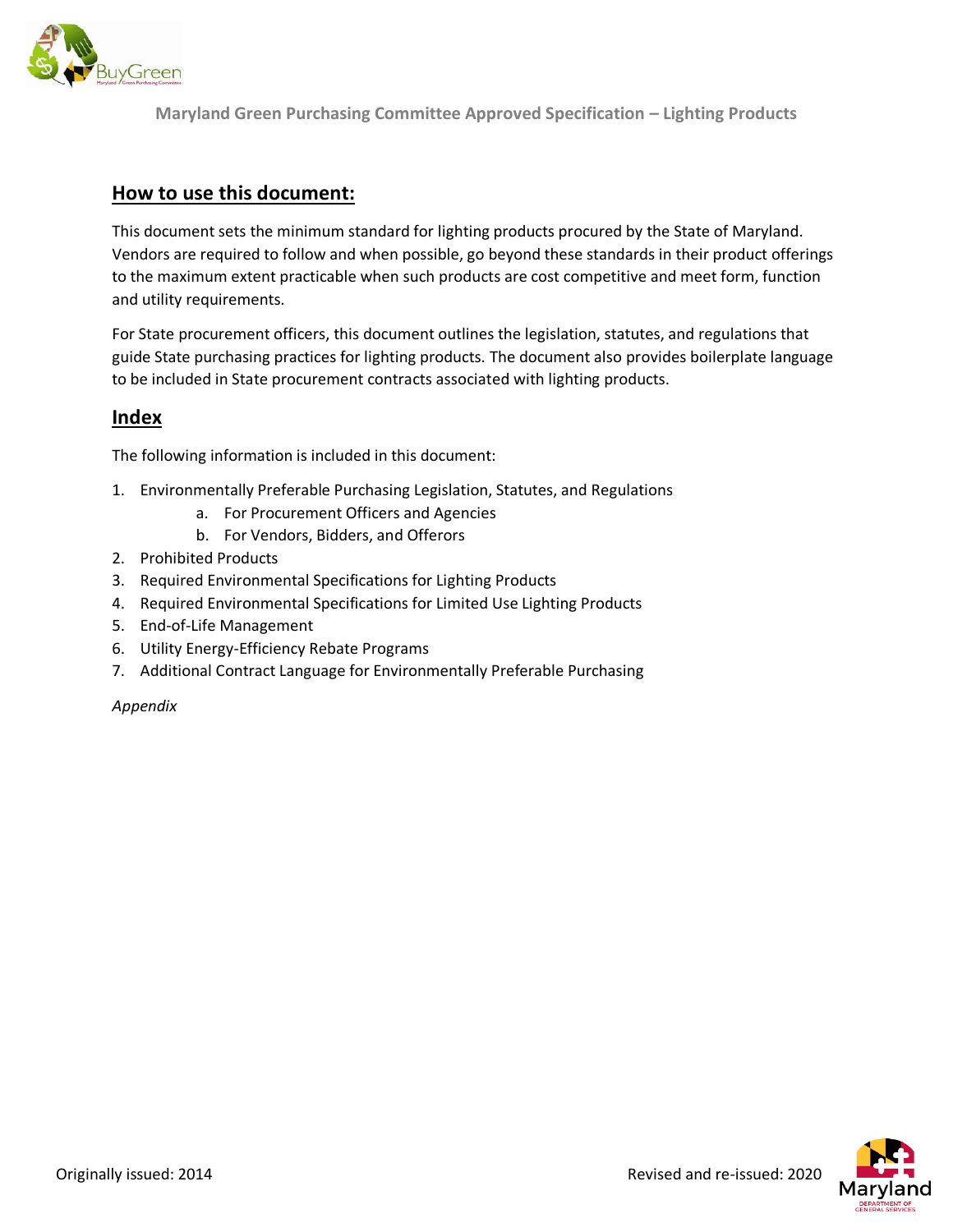# **1. Environmentally Preferable Purchasing Legislation, Statutes, and Regulations**

## *For Procurement Officers and Agencies*

#### **Environmentally Preferable Purchasing** (COMAR: [21.11.07.09\(](http://www.dsd.state.md.us/comar/comarhtml/21/21.11.07.09.htm)A))

"All procurement agencies shall purchase environmentally preferable products and services unless purchasing environmentally preferable products and services would limit or supersede any requirements under any provision of law or result in the purchase of products and services that:

- (1) Do not perform adequately for the intended use;
- (2) Exclude adequate competition; or
- (3) Are not available at a reasonable price in a reasonable period of time."

### **Mercury and Products that Contain Mercury** (COMAR: [21.11.07.07\(](http://www.dsd.state.md.us/comar/comarhtml/21/21.11.07.07.htm)A))

"All procurement agencies shall give a preference under this regulation to procuring products and equipment that are mercury-free. If mercury-free products and equipment that meet the agency's product performance requirements are not commercially available, the procurement agency shall give preference under this regulation to products containing the least amount of mercury necessary to meet performance requirements."

## **[ENERGY STAR®](https://www.energystar.gov/productfinder/product/certified-light-bulbs/results) Purchase Requirement** *[\(Executive Order 01.01.2001.02\(C\)\(3\),](http://www.dsd.state.md.us/comar/comarhtml/01/01.01.2001.02.htm) Effective date: March 13, 2001 (28:7 Md. R. 675))*

Efficient Product Purchase Goal: "The State shall purchase Energy Star products when purchasing energy–using products, including computers, printers, copiers and other office equipment, or shall purchase products in the top 25% in energy efficiency for products where labels are not available."

#### **Responsible Recycling of Electronic Products** (State Finance and Procurement Article §14–[415\(](http://mgaleg.maryland.gov/mgawebsite/Laws/StatuteText?article=gsf§ion=14-415&enactments=False&archived=False)b))

"When awarding a procurement contract for services to recycle electronic products, a State unit shall award the contract to a recycler of electronic products that:

- (1) Is R2 or e–Stewards certified; **or**
- (2) Meets nationally recognized and consensus–based guidelines, standards, and systems for recycling that are approved by the Department of the Environment in consultation with the Department of General Services.

# *For Vendors, Bidders, and Offerors*

**Verifying Environmental Claims** (State Finance and Procurement Article §14–[410\(](http://mgaleg.maryland.gov/mgawebsite/Laws/StatuteText?article=gsf§ion=14-410&enactments=False&archived=False)g))

"A bidder or offeror for a procurement contract shall certify in writing that any claims of environmental attributes made relating to a product or service are consistent with the Federal Trade Commission's Guidelines for the Use of Environmental Marketing Terms."

#### **Energy Efficient Outdoor Lighting Fixtures** (COMAR: [21.11.07.11\(](http://www.dsd.state.md.us/comar/comarhtml/21/21.11.07.11.htm)A))

"If State funds are used to install or replace a permanent outdoor luminaire for lighting on the grounds of any building or facility owned or leased by the State or a unit of the State, procurement specifications shall require that: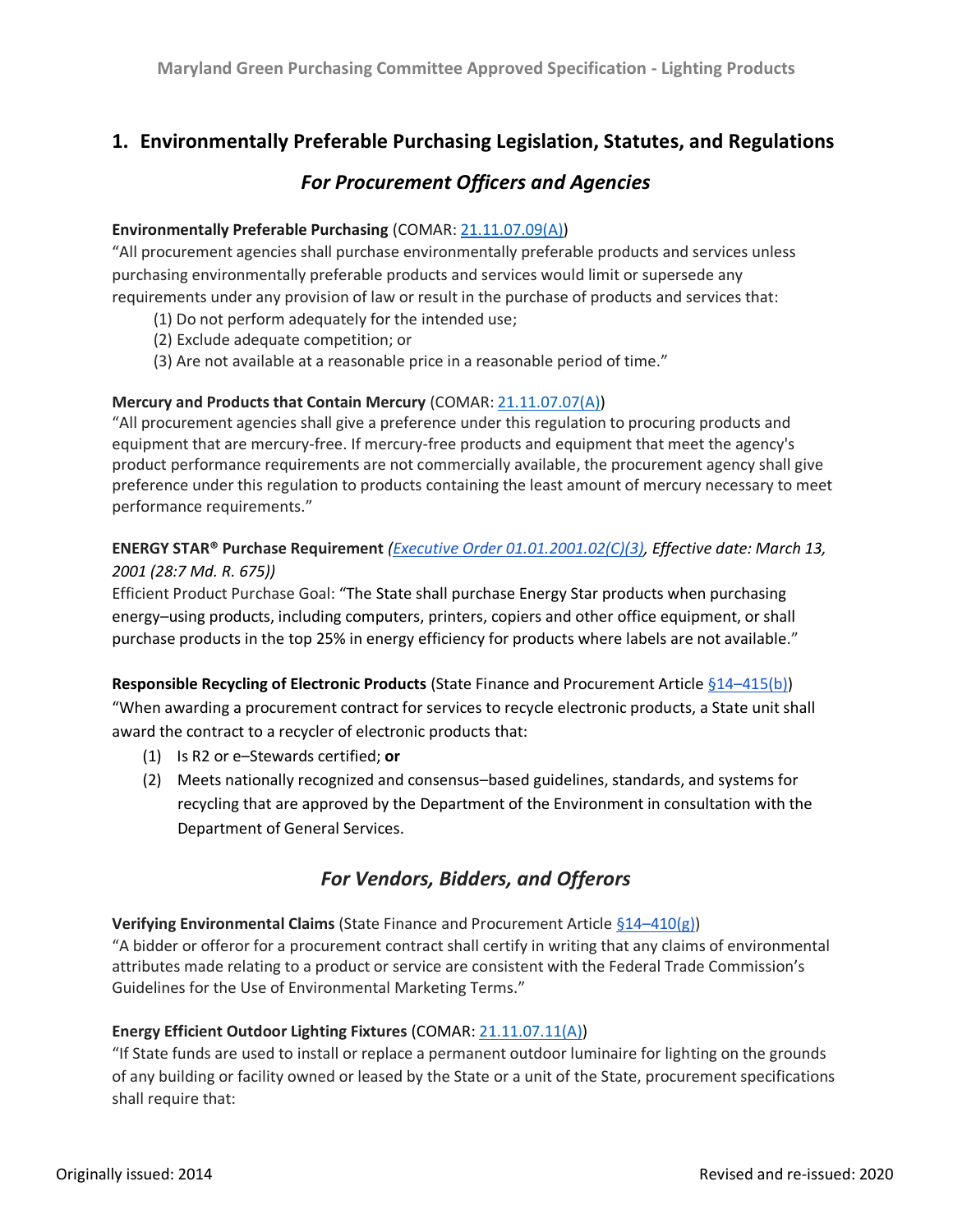(1) Design of the luminaire maximizes energy conservation and minimizes light pollution, glare, and light trespass;

(2) Illumination produced by the luminaire is the minimum illumination necessary for the intended purpose of the lighting; and

(3) For a luminaire with an output of more than 1,800 lumens, the luminaire is a restricted uplight luminaire."

## **Mercury-Added Fluorescent Lamps: Labeling and Disposal** (Environment Article: §6–[905,](http://mgaleg.maryland.gov/mgawebsite/Laws/StatuteText?article=gen§ion=6-905&enactments=false) §6–[905.4\)](http://mgaleg.maryland.gov/mgawebsite/Laws/StatuteText?article=gen§ion=6-905.4&enactments=False&archived=False) §6-905

"'Mercury–added product' means any of the following products if containing elemental mercury or a mercury compound that has been added to the product for any reason:…Fluorescent lamps."

### §6-905.4

(a) "This section does not apply to: Products that contain mercury–added products [fluorescent lamps] that are labeled in accordance with this section."

(b)(1) "On or after April 1, 2006, unless the product is labeled in accordance with subsection (c) of this section and the regulations adopted by the Department under this section, a manufacturer or wholesaler may not sell a mercury–added product:(i) At retail in the State; or (ii) To a retailer in the State. "

(b)(2) "On or after April 1, 2006, unless the product is labeled in accordance with subsection (c) of this section and the regulations adopted by the Department under this section, a retailer may not knowingly sell a new mercury– added product in the State."

(c) "Except as provided in paragraph (2) of this subsection, the label of a mercury–added product shall clearly inform the purchaser or consumer that: (i) Mercury is present in the product; and (ii) The product shall be managed in accordance with federal and State environmental laws to minimize the release of mercury into the environment."

(e)(1) "In this subsection, "mercury–added fluorescent lamp" means a fluorescent lamp that exhibits the toxicity characteristic for mercury under Title 26, Subtitle 13, Chapter 2 of the Code of Maryland Regulations."

(e)(2) "…on or after October 1, 2006, a person who, during a calendar year, discards at least the minimum weight or minimum number of mercury–added fluorescent lamps, as established in regulations adopted under subsection (f) of this section, shall arrange for the final reclamation or destination of the lamps at a: (i) Reclamation facility; or (ii) Destination facility, as defined by the Department in regulation.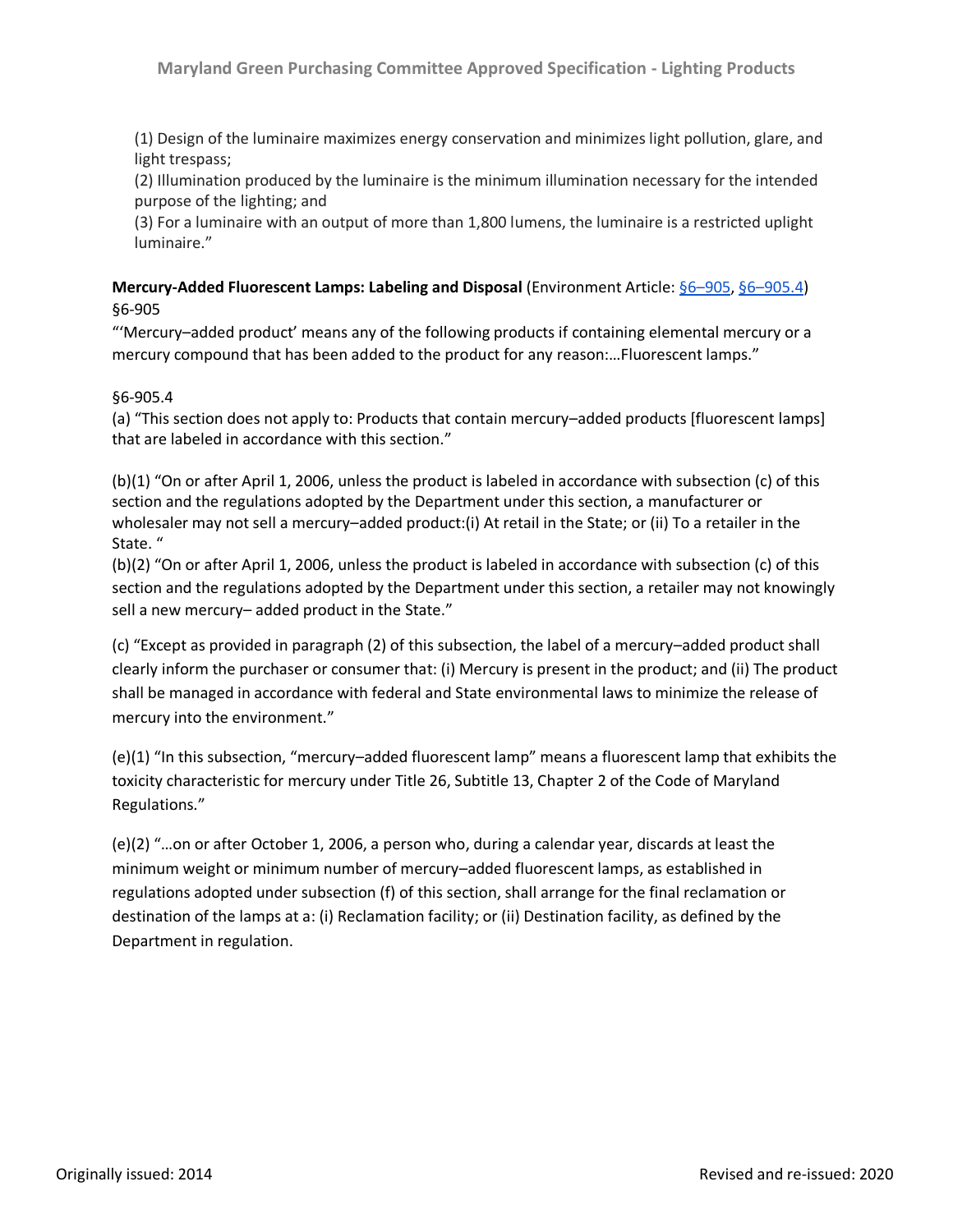# **2. Prohibited\* Products**

- Any lighting product (lamp, fixture, luminaire, retrofit kit or driver) that does not meet the Required Environmental Specifications for Lighting below.
- Non-LED luminaires or fixtures.
- Any exit sign that is not LED or code-approved photoluminescent.
- General-purpose incandescent lamps, compact fluorescent lamps (CFLs) and halogen lamps, except when an LED alternative is determined to be unavailable. *See list of prohibited incandescent and halogen lamps below.*

#### **PROHIBITED Ballasts:**

- Magnetic fluorescent ballasts.
- Mercury vapor and low-pressure sodium HID ballasts.
- Probe-start metal halide HID ballasts (except for those designed to power lamps over 1000 watts).

#### **PROHIBITED Fluorescent Lamps:**

- Fluorescent lamps that do not comply with Environment Article §6–905, §6–905.4, Annotated Code of Maryland (referenced above).
- Fluorescent lamps with a Color Rendering Index (CRI) of less than 80.

### **PROHIBITED Halogen and Incandescent Lamps:**

- Exit sign lamps
- Lamps with a medium screw base except appliance, stage and studio, miniature, decorative, and clear light bulbs needed for historic fixtures.
- All A19, A21 and PAR38 lamps except clear light bulbs needed for historic fixtures.
- MR16 lamps, except those that use halogen infrared (HIR) technology.
- Other types of lamps identified by the MD GPC based on energy efficiency or toxicity concerns.

#### **PROHIBITED High-Intensity Discharge Lamps:**

- Mercury vapor and low-pressure sodium (all wattages)
- Probe start metal halides (except wattages above 1000 watts).

\* Exceptions may be granted by the Maryland Green Purchasing Committee (GPC) where circumstances of an extreme nature are encountered. Thorough justification of an exception request, including energy usage, performance information, life-cycle costing, and pricing that compares all available alternatives, must be provided with the request.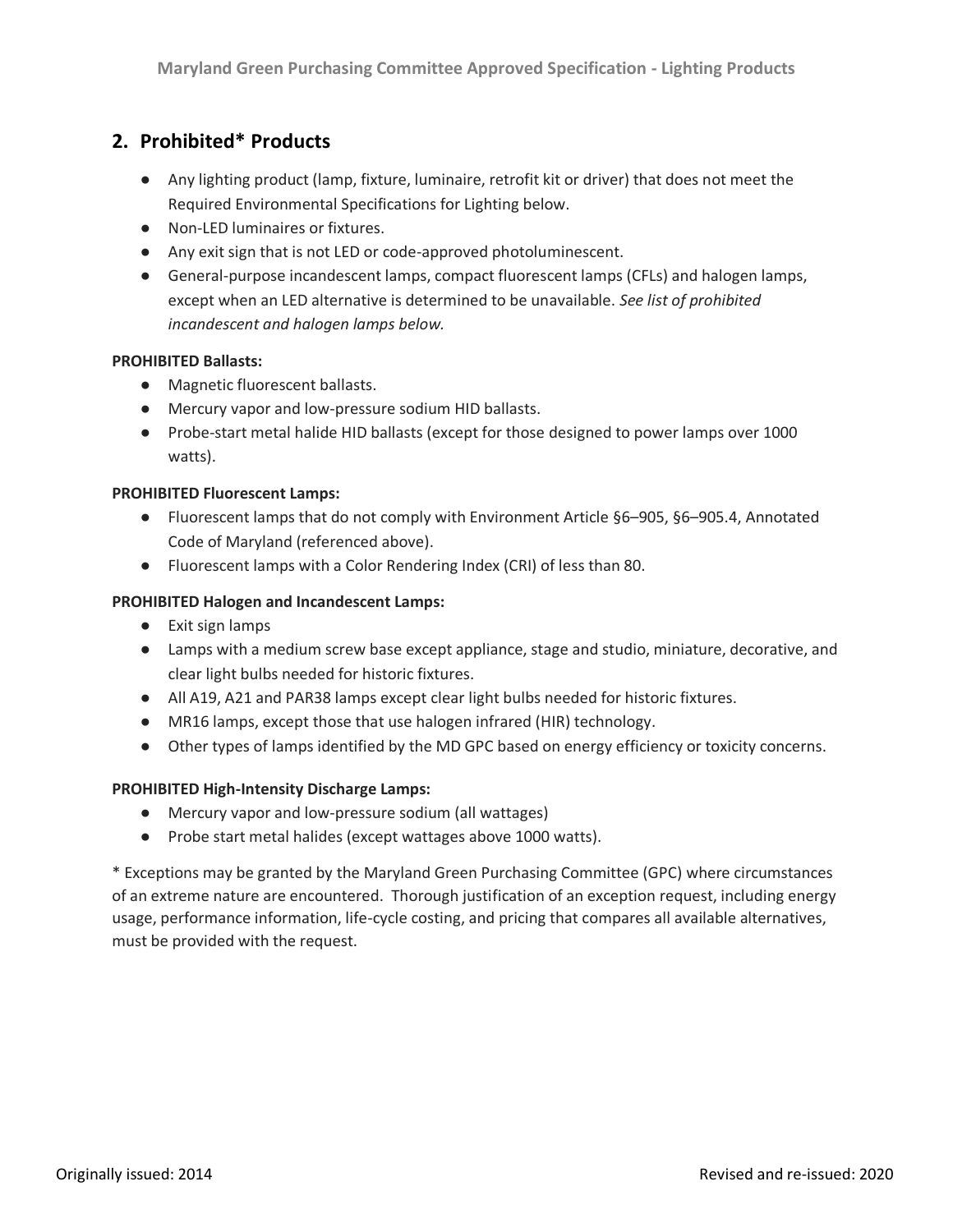# **3. Required Environmental Specifications for Lighting Products**

The following specifications support the purchase of lighting equipment products that are energyefficient, have a long rated life, and are low in toxicity.

## **A. LIGHT-EMITTING DIODES (LEDs)**

*LEDs are the preferred lighting technology and are recommended over other lighting products.* 

- 1. All LED lamps, retrofit kits, luminaires, and fixtures (except miniature LEDs and LED exit signs) must be :
	- On the US Department of Energy and Environmental Protection Agency's criteria for use of the ENERGY STAR® trademark label; [ENERGY STAR® Program c](https://www.energystar.gov/productfinder/product/certified-light-bulbs/results)ertification list can be accessed at https://www.energystar.gov/products/lighting fans OR
	- $\bullet$  On the DesignLights Consortium<sup>®</sup> (DLC) Qualified Products List (QPL), which can be accessed a[t https://www.designlights.org/search/?search=](https://www.designlights.org/search/?search=)[.](https://www.designlights.org/solid-state-lighting/qualification-requirements/product-eligibility/) *[Products listed DLC](https://www.designlights.org/solid-state-lighting/qualification-requirements/product-eligibility/)  [Premium are preferred.](https://www.designlights.org/solid-state-lighting/qualification-requirements/product-eligibility/)*

The Maryland Green Purchasing Committee recommends replacing an old fixture with a new fixture, whenever possible. Use of an LED retrofit kit\* is recommended as a secondary option. Installation of tubular LEDs (TLEDs) and other types of LED replacement lamps in an existing non-LED fixture is recommended only when the first two options are not technically feasible.

\*A retrofit of existing equipment is any application that makes use of the existing luminaire housing as aligned by DLC Primary Use Designation. Retrofit kits and lamps must be listed under DLC Primary Use Designation to qualify for a corresponding measure code.

2. All exterior LED luminaires shall be fully shielded to minimize light pollution.

a. **Additional Desirable Attribute:** Products that are approved by the International Dark Sky Association (IDA) are preferred. A list of IDA-approved products can be found at [http://www.darksky.org/fsa/fsa-products/.](http://www.darksky.org/fsa/fsa-products/)

3. All LED drivers must have a minimum rated life of 50,000 hours and comply with the EU's Restriction of Hazardous Substances (RoHS) Directive.

## **B. EXIT SIGNS**

- 1. All exit signs must be:
	- LED (Light Emitting Diode) lamps; OR
	- Code-approved photo-luminescent (non-power using)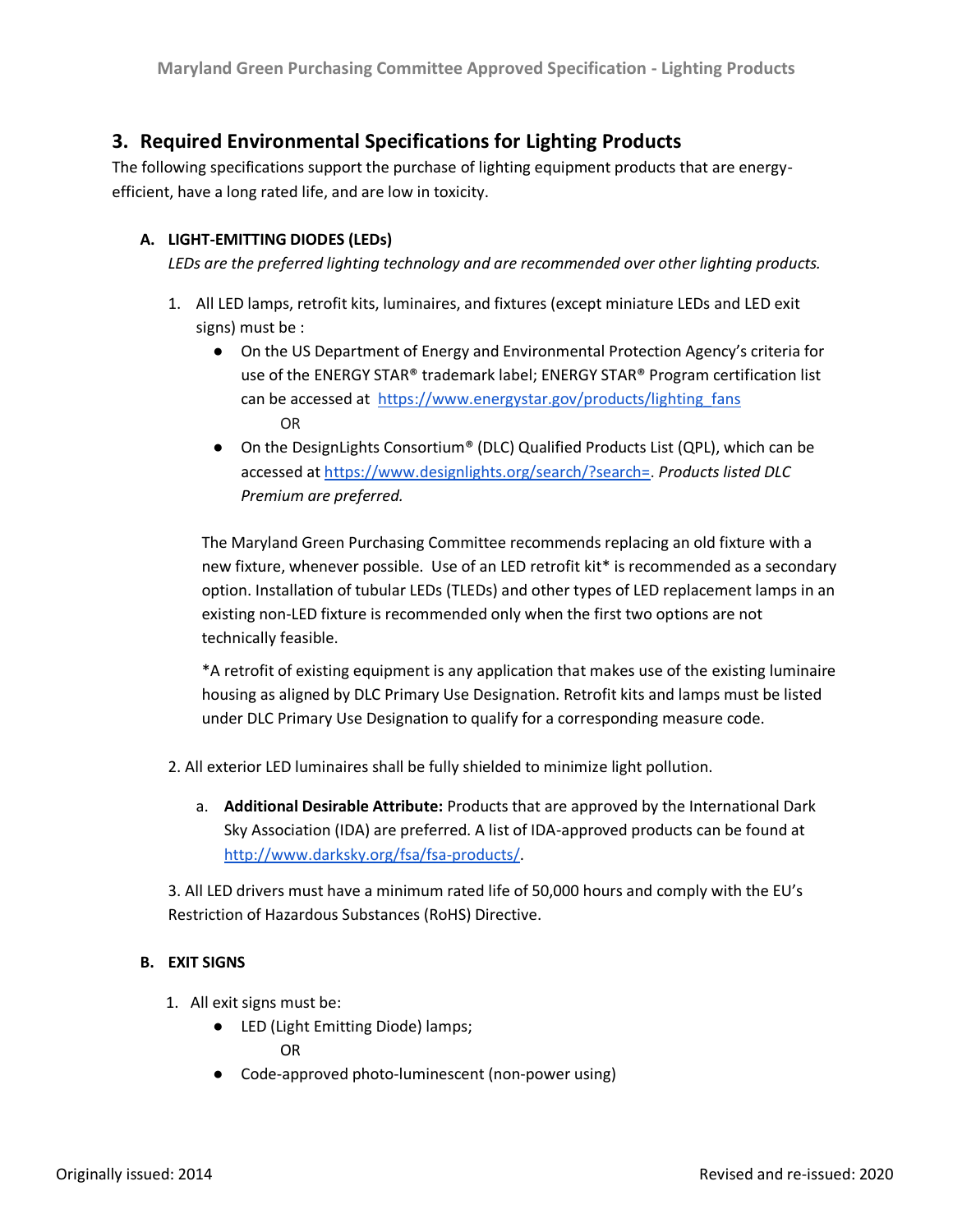# **4. Required Environmental Specifications for Limited Use Lighting Products**

Fluorescent lamps, HID lamps, and ballasts are considered to be limited use lighting products and shall only be used when LED equipment is not yet a practical solution or LED replacements do not exist.

Vendors must only offer limited use lighting products that meet the following minimum requirements.

### **A. FLUORESCENT LAMPS**

- 1. All fluorescent lamps must have a color rendering index (CRI) of 80 or higher.
- 2. Four-foot linear T8 fluorescent lamps must have a minimum rated life of 24,000 hours when tested on instant start ballasts with 3-hour starts.
- 3. All other T8 lamps must have a minimum rated life of 18,000 hours when tested on instant start ballasts with 3-hour starts.
- 4. All T5 fluorescent lamps must have a minimum rated life of 30,000 hours when tested on programmed start ballasts with 3-hour starts.
- 5. Fluorescent lamps that are labeled TLCP-compliant (e.g., ECO) or RoHS-compliant are preferred.

*Many fluorescent lamps (including fluorescent tube lamps and compact fluorescent lamps) can be cost-effectively replaced by LED lamps, retrofit kits or luminaires. Compared to fluorescent lamps, LEDs are more energy-efficient, longer lasting, and free of toxic mercury.*

## **B. HIGH-INTENSITY DISCHARGE (HID) LAMPS**

- 1. All HID lamps must be either metal halide (ceramic metal halides preferred) or high-pressure sodium (HPS).
- 2. HID lamps that are labeled TCLP-compliant (e.g., ECO) or RoHS-compliant are preferred.

*Many HID lamps can be cost-effectively replaced by LED lamps, retrofit kits or luminaires. Compared to HID lamps (such as high-pressure sodium and metal halides), LEDs are more energy efficient, longer lasting, and free of toxic mercury.*

## **C. BALLASTS**

- 1. All fluorescent ballasts must be electronic.
- 2. All electronic ballasts must be RoHS-compliant.

3. All HID ballasts must be designed to operate either metal halide lamps or high-pressure sodium (HPS) lamps. Probe-start ballasts are allowed only when they are designed to operate metal halide lamps over 1000 watts. Ballasts designed to operate lower-wattage metal halide lamps must use pulse start technology, which is more energy efficient.

*Many fluorescent and HID ballasts (and accompanying lamps) can be cost-effectively replaced with LED drivers (and LED lamps). When fluorescent and HID ballasts reach the end of their useful life, they must be replaced with LED luminaires, LED retrofit kits, or LED drivers and lamps.*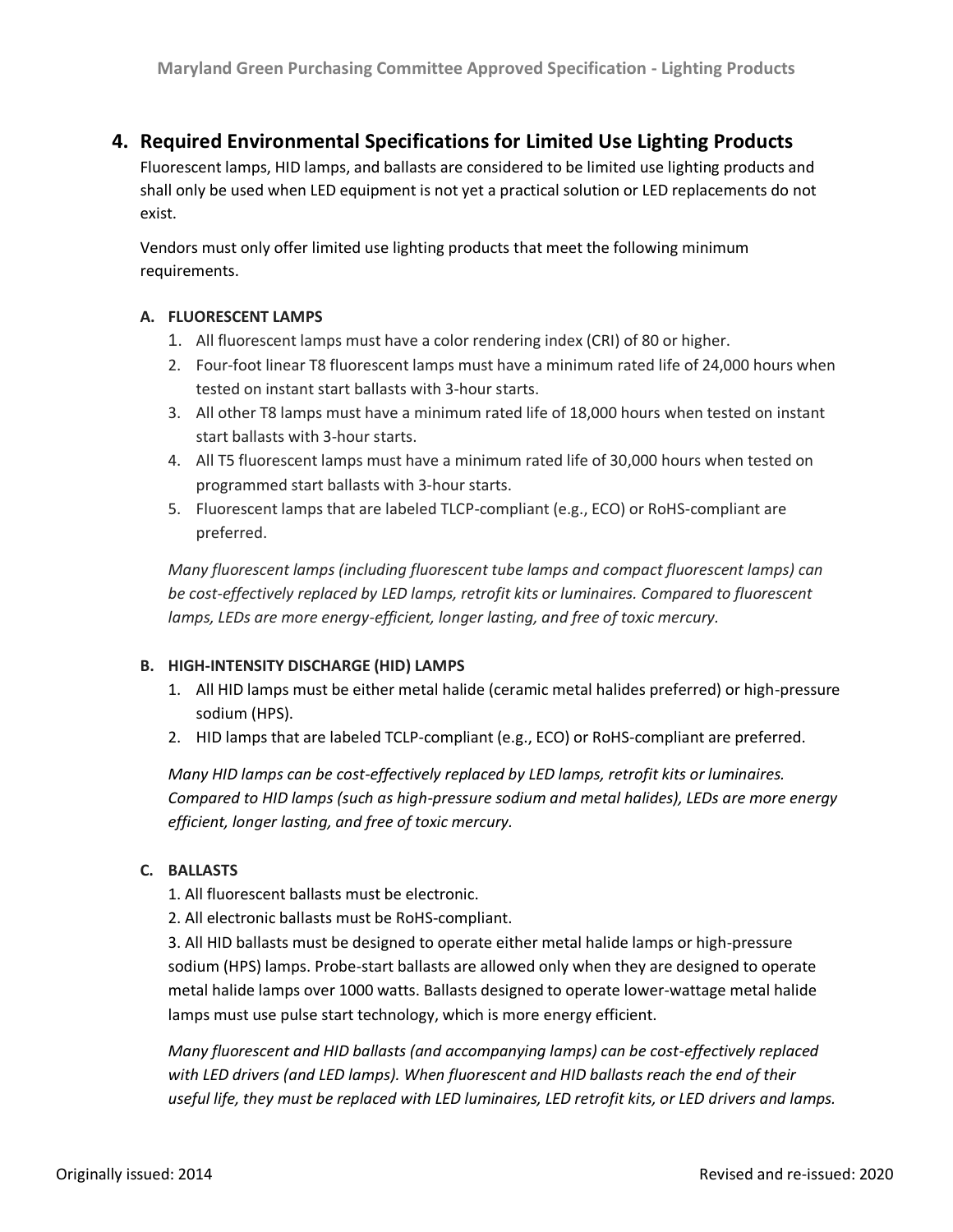# **5. End-of-Life Management**

All lighting equipment recycled under this contract shall be managed by an authorized lamp, ballast or electronic waste recycling company.

Pursuant to State Finance and Procurement Article §14–415 of the Annotated Code of Maryland, contractors shall use recyclers that are certified by either **e-Stewards** [\(http://e-stewards.org/](http://e-stewards.org/)) or **R2**  [\(https://sustainableelectronics.org/recyclers\)](https://sustainableelectronics.org/recyclers).

## **Mercury-Added Fluorescent and HID Lamps**

Mercury-added fluorescent and HID lamps shall be managed in accordance with U.S. EPA standards and State environmental laws to minimize the release of mercury into the environment.

Mercury-added fluorescent and HID lamps that have been replaced shall not be installed or retrofitted in another location for reuse.

More information on EPA guidelines on proper disposal can be found here:

Hazardous Waste - [Universal Waste | US EPA](https://www.epa.gov/hw/universal-waste#types)

# **6. Utility Energy Efficiency Rebate Programs**

Vendors are strongly encouraged to promote the purchase of LED lighting products that are eligible for utility energy-efficiency rebates. These programs incentivize lighting products that are listed on the ENERGY STAR Certification List or the DesignLights Consortium (DLC) Qualified Product List (QPL).

Financial incentives provided by the utility companies are an important instrument for increasing the use of energy-efficient technologies in State buildings and facilities. Taking advantage of utility financial incentives can help contract users overcome market barriers by lowering inhibitive upfront costs. Financial incentives also complement other energy-efficiency policies such as appliance standards and energy codes.

More information on utility incentives and eligibility requirements can be found in the Appendix of this document.

# **7. Additional Contract Language for Environmentally Preferable Purchasing**

#### *On Environmentally Preferable Purchasing:*

**The State of Maryland is committed to purchasing environmentally preferable products and services (EPPs).** Maryland's State Finance & Procurement Article §14-410 defines environmentally preferable purchasing as "the procurement or acquisition of goods and services that have a lesser or reduced effect on human health and the environment when compared with competing goods or services that serve the same purpose."

Accordingly, Bidders/Offerors are strongly encouraged to offer EPPs to fulfill this contract, to the greatest extent practicable.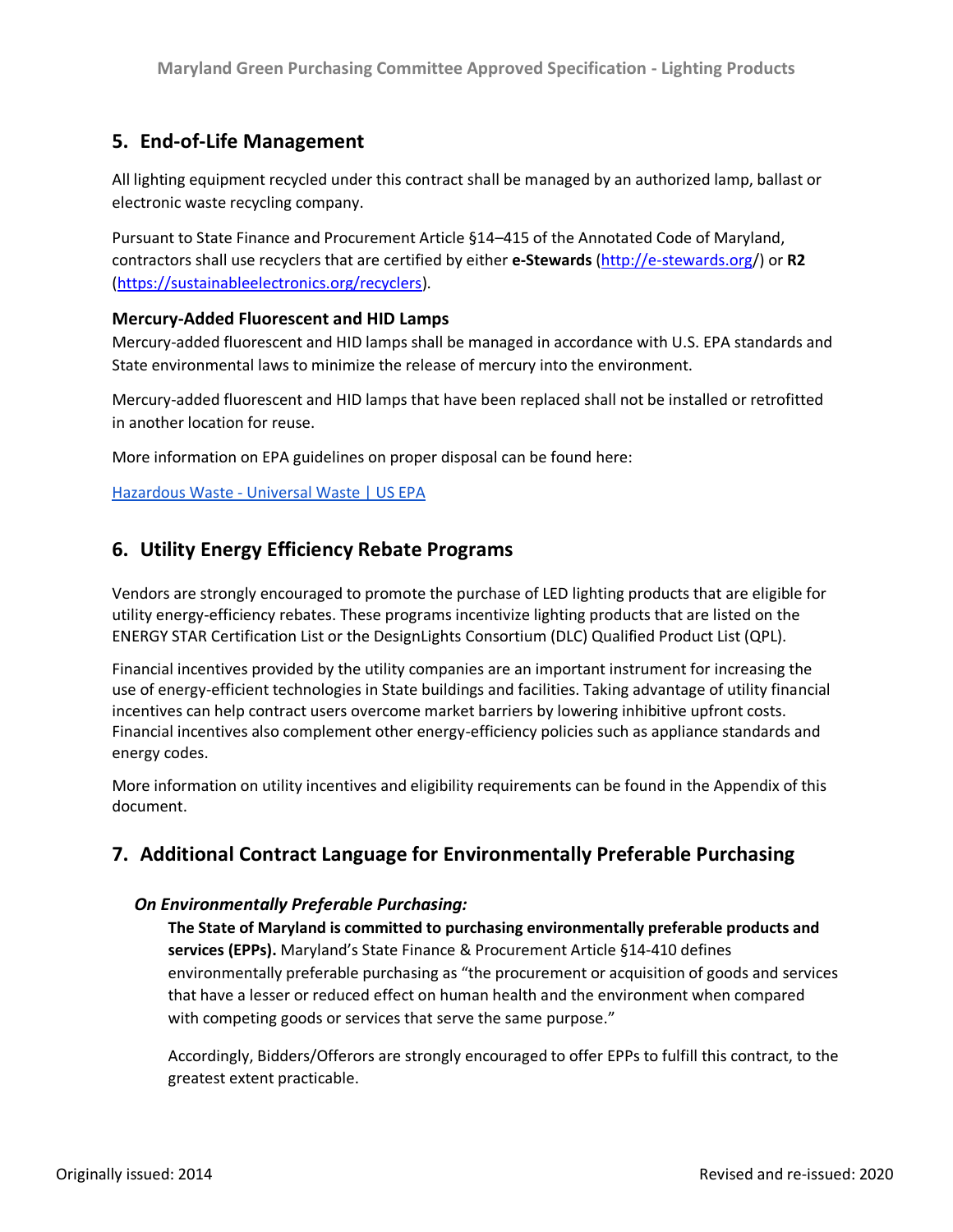## *On Maryland's Green Purchasing Reporting Requirements:*

**The State of Maryland requires from the Contractor, at a minimum, quarterly sales data over the life of this contract per a schedule established and deemed reasonable by both parties, or by request by the Department of General Services.** 

The report shall include at a minimum:

- Identification of the agencies using the contract
- Total cost of all invoiced purchases for each state agency
- Total cost of all invoiced lighting purchases for each state agency
- Itemized list, invoiced purchases, and total cost by state agency, of all lighting equipment, including an indication of whether the product is an LED luminaire, fixture, retrofit kit, driver or lamp, and whether it is a DesignLights Consortium-qualified or ENERGY STAR®-certified product.

To facilitate consistent reporting on this contract, the Contractor will be provided with a VENDOR GREEN SALES REPORT template from the Green Purchasing Committee (GPC), the Office of State Procurement (OSP) or the Department of General Services (DGS).

This information will enable Maryland State agencies to comply with Md. Code Ann., State Finance & Procurement, §14–405 and COMAR 21.13.01.14, which require Maryland State agencies to report to the Department of General Services their procurement of environmentally preferable products and services.